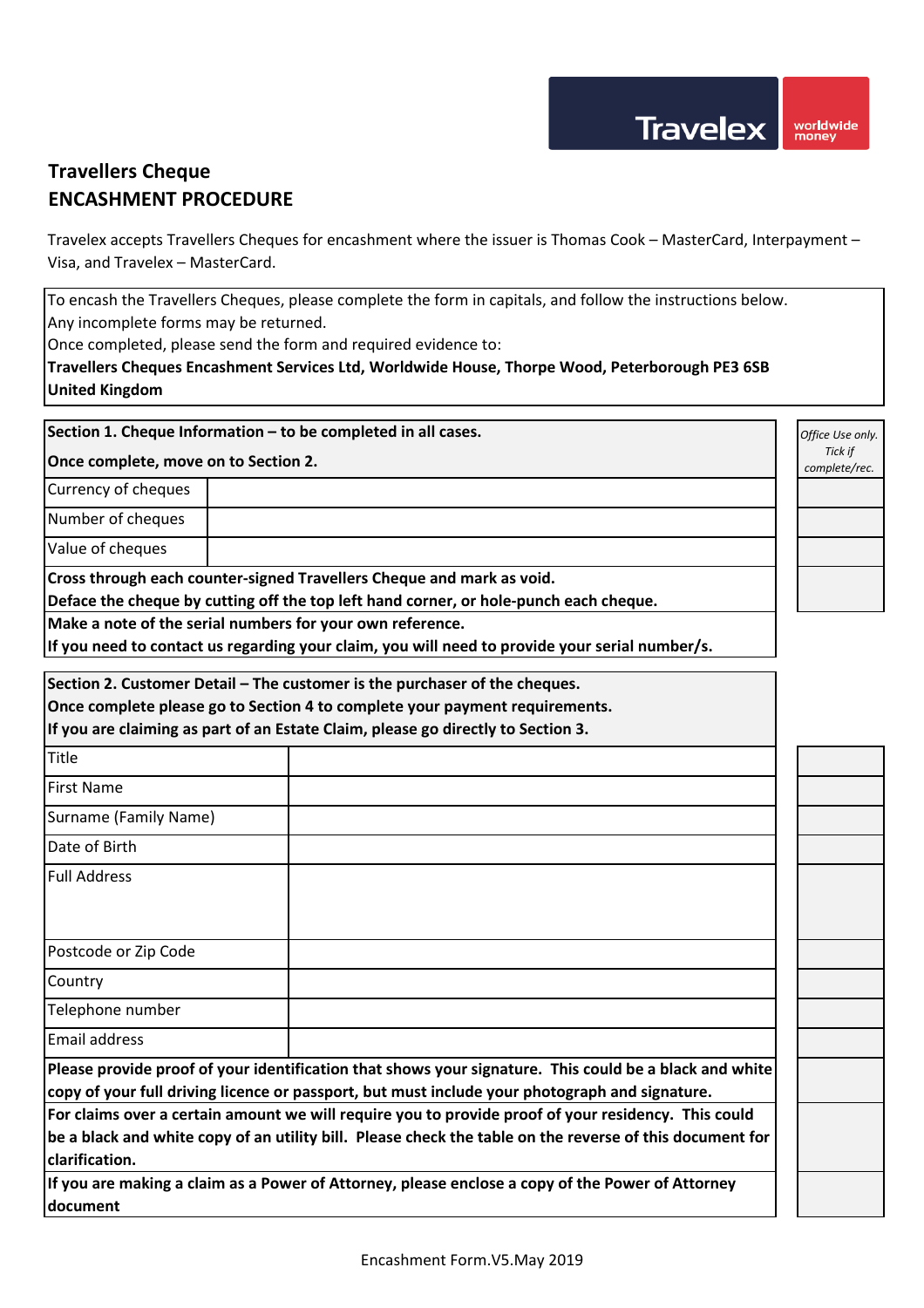| <b>Estate</b>        |                                                                                                         |             | Section 3. Customer Detail - To be completed if you are the Executor and making a claim for the |       |            |      |            |           |
|----------------------|---------------------------------------------------------------------------------------------------------|-------------|-------------------------------------------------------------------------------------------------|-------|------------|------|------------|-----------|
|                      |                                                                                                         |             |                                                                                                 |       |            |      |            |           |
|                      | Once complete, please complete Section 4 for the payment details                                        |             |                                                                                                 |       |            |      |            |           |
|                      | Title of the Deceased                                                                                   |             |                                                                                                 |       |            |      |            |           |
|                      | First Name of the Deceased                                                                              |             |                                                                                                 |       |            |      |            |           |
|                      | Surname of the Deceased                                                                                 |             |                                                                                                 |       |            |      |            |           |
| (Family Name)        |                                                                                                         |             |                                                                                                 |       |            |      |            |           |
|                      | Date of Birth of the Deceased                                                                           |             |                                                                                                 |       |            |      |            |           |
|                      | Date of Death of the Deceased                                                                           |             |                                                                                                 |       |            |      |            |           |
|                      | Please provide black and white identification for the deceased that includes their signature            |             |                                                                                                 |       |            |      |            |           |
|                      | Please enclose a photocopy of the Death Certificate with this form                                      |             |                                                                                                 |       |            |      |            |           |
|                      | Do you have a copy of the Will or Grant of Probate? - Please circle                                     |             |                                                                                                 |       |            |      | <b>YES</b> | <b>NO</b> |
|                      | If Yes, please enclose a black and white photocopy with this form.                                      |             |                                                                                                 |       |            |      |            |           |
|                      | If you don't have a Will or Grant of Probate to send, then we will be in touch with our requirements.   |             |                                                                                                 |       |            |      |            |           |
|                      | Your Full Name and Address                                                                              |             |                                                                                                 |       |            |      |            |           |
|                      |                                                                                                         |             |                                                                                                 |       |            |      |            |           |
|                      |                                                                                                         |             |                                                                                                 |       |            |      |            |           |
|                      | Postcode or Zip Code                                                                                    |             |                                                                                                 |       |            |      |            |           |
| Country              |                                                                                                         |             |                                                                                                 |       |            |      |            |           |
| Telephone number     |                                                                                                         |             |                                                                                                 |       |            |      |            |           |
| <b>Email address</b> |                                                                                                         |             |                                                                                                 |       |            |      |            |           |
|                      | Please enclose black and white copies of identification for all the Executors named in the Will/Grant   |             |                                                                                                 |       |            |      |            |           |
| of Probate           |                                                                                                         |             |                                                                                                 |       |            |      |            |           |
|                      | If there are multiple Executors and payment is to be made to just one, we will need a signed letter     |             |                                                                                                 |       |            |      |            |           |
|                      | from all the Executors that they agree with the instruction to pay into one account                     |             |                                                                                                 |       |            |      |            |           |
|                      | Section 4 . Bank details for Wire/Electronic Payment -                                                  |             |                                                                                                 |       |            |      |            |           |
|                      | Payment cannot be made by cheque/draft.                                                                 |             |                                                                                                 |       |            |      |            |           |
|                      |                                                                                                         |             |                                                                                                 |       |            |      |            |           |
|                      | We can make a payment into any of the below currencies only. Please circle the currency you would       |             |                                                                                                 |       |            |      |            |           |
|                      | like your payment made into                                                                             |             |                                                                                                 |       |            |      |            |           |
| GBP                  | <b>USD</b>                                                                                              | <b>EURO</b> | AUD\$                                                                                           | CAD\$ | <b>CHF</b> | HK\$ | ZAR        |           |
|                      | <b>Conversion Rates and Charges:</b>                                                                    |             |                                                                                                 |       |            |      |            |           |
|                      |                                                                                                         |             |                                                                                                 |       |            |      |            |           |
|                      | The foreign exchange rate used for converting the currency of the Travellers Cheque to the currency of  |             |                                                                                                 |       |            |      |            |           |
|                      | the senders request will be via GBP (pounds sterling).                                                  |             |                                                                                                 |       |            |      |            |           |
|                      | For example, if the Travellers Cheque currency was US Dollars and the currency of the payment was       |             |                                                                                                 |       |            |      |            |           |
|                      | South African Rand, then Travelex would convert the US Dollars into Pounds Sterling, and then into      |             |                                                                                                 |       |            |      |            |           |
|                      | South African Rand. The relevant foreign exchange rate used to make the payment is the rate at          |             |                                                                                                 |       |            |      |            |           |
|                      | Travelex's store at Westfield Stratford, London at 7.30am on the day the Travellers Cheque is received. |             |                                                                                                 |       |            |      |            |           |
|                      | You can find out the foreign exchange rate by telephoning 01733 279760 and a member of the              |             |                                                                                                 |       |            |      |            |           |
|                      | Travellers Cheque team will be able to help.                                                            |             |                                                                                                 |       |            |      |            |           |
|                      | A 5% or £7, (whichever is the higher) service charge per claim value will be deducted from the final    |             |                                                                                                 |       |            |      |            |           |
|                      | If you wish for your payment to be made in the same currency as your cheques, and is accepted by your   |             |                                                                                                 |       |            |      |            |           |
| payment.             |                                                                                                         |             |                                                                                                 |       |            |      |            |           |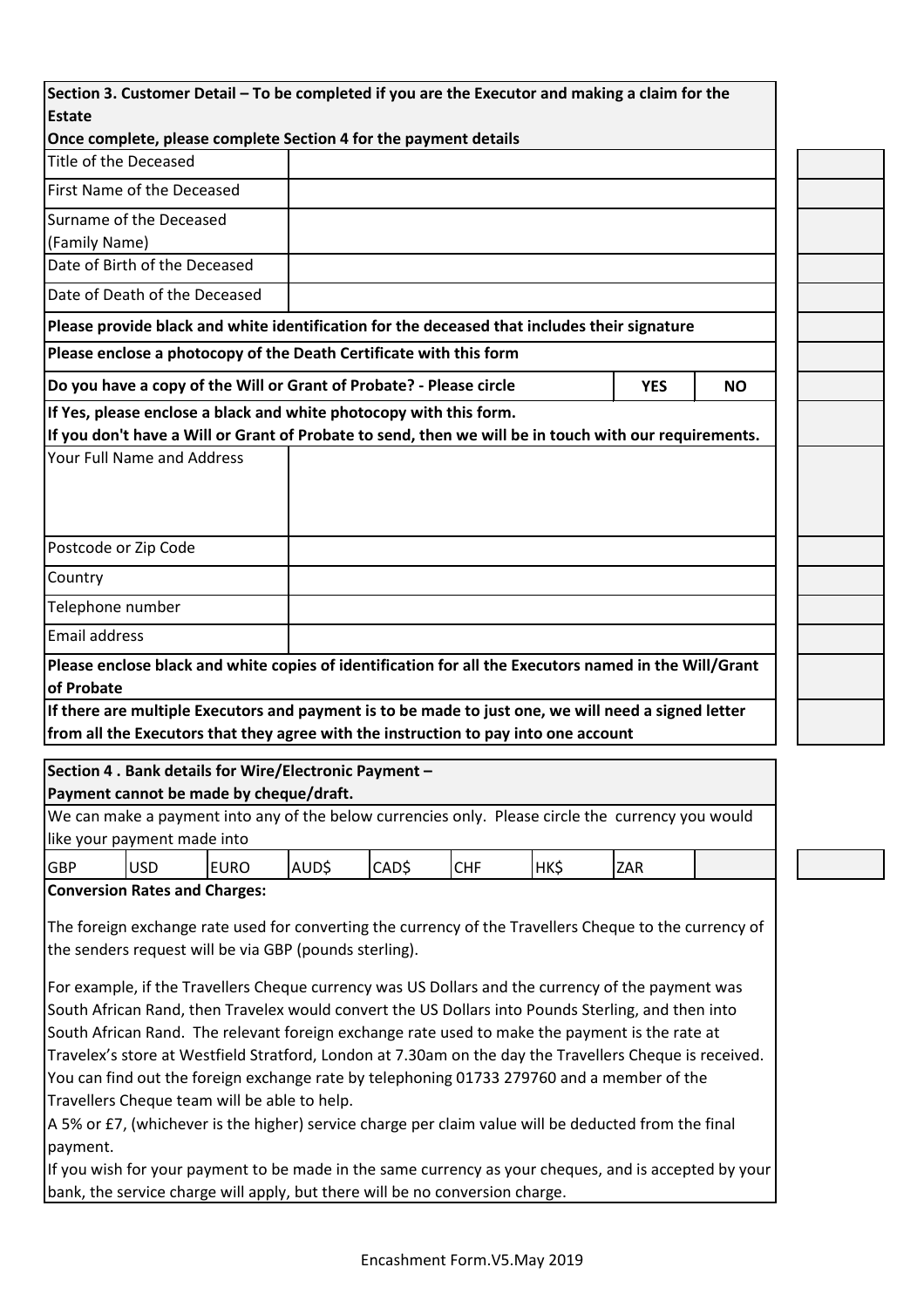**Please tick the box to indicate you have understood the conversion rates and charges that will be applied. If this box is not ticked, your claim will be returned.**

**We appreciate that you may not wish to provide your banking details on the same form as the rest of your personal data.** 

**If you prefer, you can send the below information by email to travellerscheques@travelex.com Please tick the box to the right if you are doing this.** 

**If you do not indicate that you will be sending your details and they are not listed below, it will delay your claim.** 

|                                                                                                                                                                                                                                                                                                                                                                                                      |                                                 |  | If payment is to be made into any of the currencies listed, we will need from you the banking |  |  |  |
|------------------------------------------------------------------------------------------------------------------------------------------------------------------------------------------------------------------------------------------------------------------------------------------------------------------------------------------------------------------------------------------------------|-------------------------------------------------|--|-----------------------------------------------------------------------------------------------|--|--|--|
| information for the account:                                                                                                                                                                                                                                                                                                                                                                         |                                                 |  |                                                                                               |  |  |  |
| US\$                                                                                                                                                                                                                                                                                                                                                                                                 | ABA/Routing Number                              |  |                                                                                               |  |  |  |
| AUD\$                                                                                                                                                                                                                                                                                                                                                                                                | <b>BSB</b> number<br>(Bank State Branch Number) |  |                                                                                               |  |  |  |
| CAN\$                                                                                                                                                                                                                                                                                                                                                                                                | <b>RTN</b><br>(Routing Transit Number)          |  |                                                                                               |  |  |  |
| <b>RAND</b>                                                                                                                                                                                                                                                                                                                                                                                          | <b>Branch Code</b>                              |  |                                                                                               |  |  |  |
| <b>Full Bank Name</b>                                                                                                                                                                                                                                                                                                                                                                                |                                                 |  |                                                                                               |  |  |  |
| <b>Full Bank Address</b>                                                                                                                                                                                                                                                                                                                                                                             |                                                 |  |                                                                                               |  |  |  |
| Swift/BIC Code                                                                                                                                                                                                                                                                                                                                                                                       |                                                 |  |                                                                                               |  |  |  |
| The SWIFT/BIC Code is the Bank Identifier Code which is a universal method of identifying financial<br>institutions in order to facilitate automated processing of telecommunication message in banking and<br>related financial environments.                                                                                                                                                       |                                                 |  |                                                                                               |  |  |  |
| The SWIFT/BIC consists of 8 or 11 characters comprised of the following components:<br>BANK CODE - 4 alphabetical characters<br>COUNTRY CODE - 2 letter code<br>LOCATION CODE - 2 alphanumeric characters<br>BRANCH CODE - 3 alphanumeric characters, the branch code is optional<br>This information should appear on your bank statement. If you require further help please contact your<br>bank. |                                                 |  |                                                                                               |  |  |  |
| <b>IBAN Number</b>                                                                                                                                                                                                                                                                                                                                                                                   |                                                 |  |                                                                                               |  |  |  |
| The IBAN number is the International Bank Account Number which is the standard that has recently<br>been introduced for use within the European Banking System. This should appear on your bank<br>statement. If you require further help please contact your bank.                                                                                                                                  |                                                 |  |                                                                                               |  |  |  |

We are unable to make payment via Bank Transfer to a UK, European or Middle East based bank account if this information is not provided. Settlement may be significantly delayed.

A table for individual country IBAN character requirements is available on request.